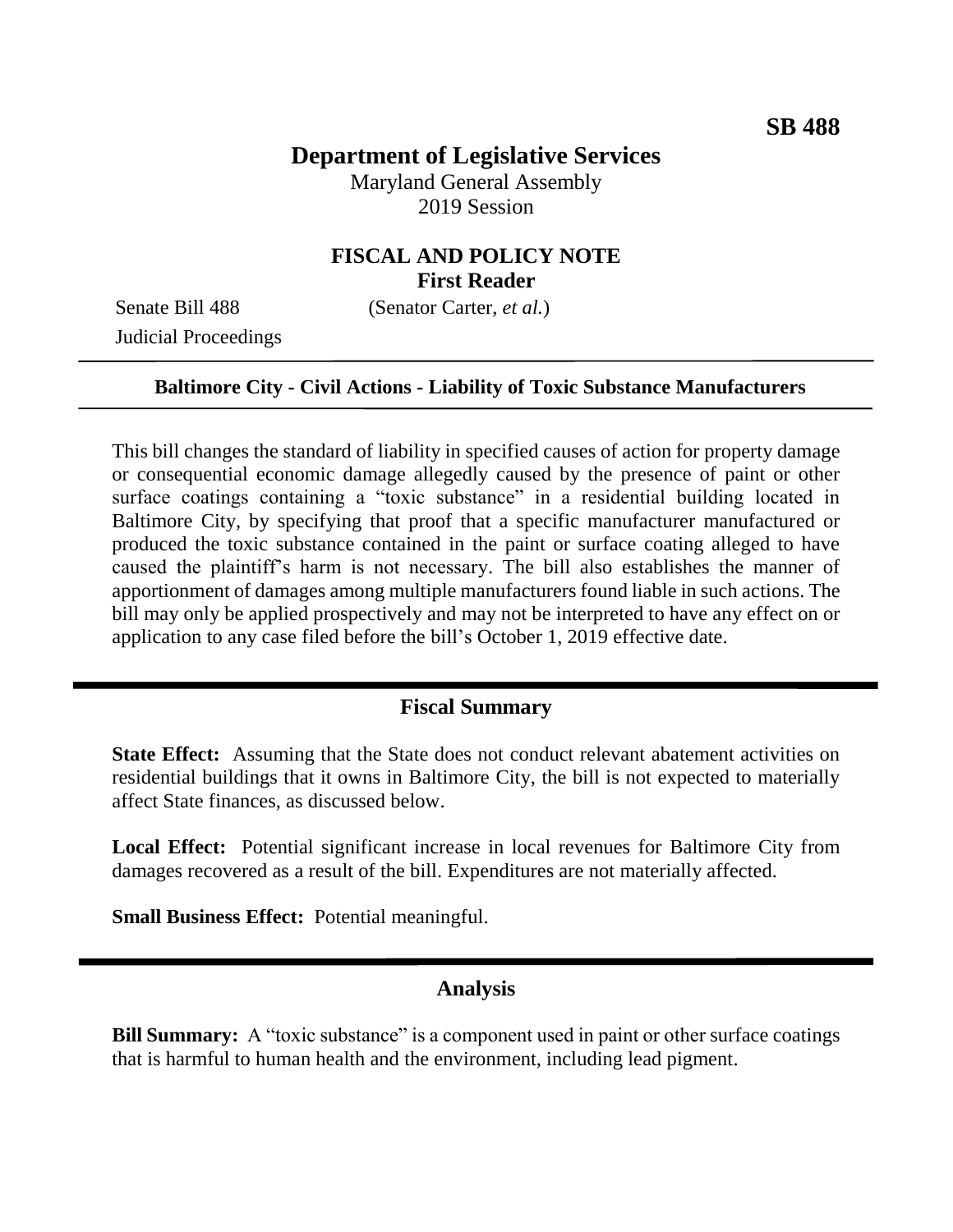## *Causes of Action*

The bill applies only to an action brought against a manufacturer for property damage or consequential economic damage allegedly caused by the presence of paint or other surface coatings containing a toxic substance in a residential building located in Baltimore City. The bill does not apply to an action (1) for damages against a manufacturer for personal injury or death allegedly caused by the presence of paint or surface coatings containing a toxic substance in a residential building located in Baltimore City; (2) against any person other than a manufacturer; or (3) brought by a person other than Baltimore City, the Housing Authority of Baltimore City (HABC), or the owner of a residential building located in Baltimore City.

"Manufacturer" means a person that manufactured or produced a toxic substance for sale or use as a component of paint or other surface coatings, or a predecessor-in-interest of the person. "Manufacturer" does not include a person/predecessor-in-interest that only sold a toxic substance or product containing a toxic substance at retail or wholesale or applied a product containing a toxic substance in a residential building.

The damages for which a manufacturer is liable include (1) damages sustained by HABC or the owner of a residential building located in Baltimore City required to comply with specified abatement activities; (2) expenses voluntarily incurred by HABC or the owner of a residential building located in Baltimore City to abate toxic hazards; (3) expenses incurred by Baltimore City to enforce lead-based paint laws, raise awareness about the presence of toxic substances in housing, and conduct outreach and screening activities for at-risk populations; (4) the reasonable future costs associated with the testing, removal, abatement, or elimination of toxic hazards that exist in a residential building located in Baltimore City at the time an action is filed; and (5) lost rent, as specified.

A plaintiff in a negligence action against a manufacturer is not required to prove that a specific manufacturer manufactured or produced the toxic substance contained in the paint or surface coating alleged to have caused the plaintiff's harm. A manufacturer may be held liable for damages allegedly caused by the presence of paint or surface coatings containing a toxic substance in a residential building located in Baltimore City, if the plaintiff shows that (1) the plaintiff's alleged harm was caused by a toxic substance used as a component of paint or surface coatings; (2) the manufacturer manufactured or produced the toxic substance for sale or use as a component of paint or surface coatings; and (3) the manufacturer breached a legally recognized duty to the plaintiff under State law in the course of selling, manufacturing, promoting, or distributing the toxic substance.

It is a defense to an action that the manufacturer did not sell, manufacture, promote, or distribute the toxic substance in Baltimore City or during the time period when the allegedly harmful paint or surface coating was applied.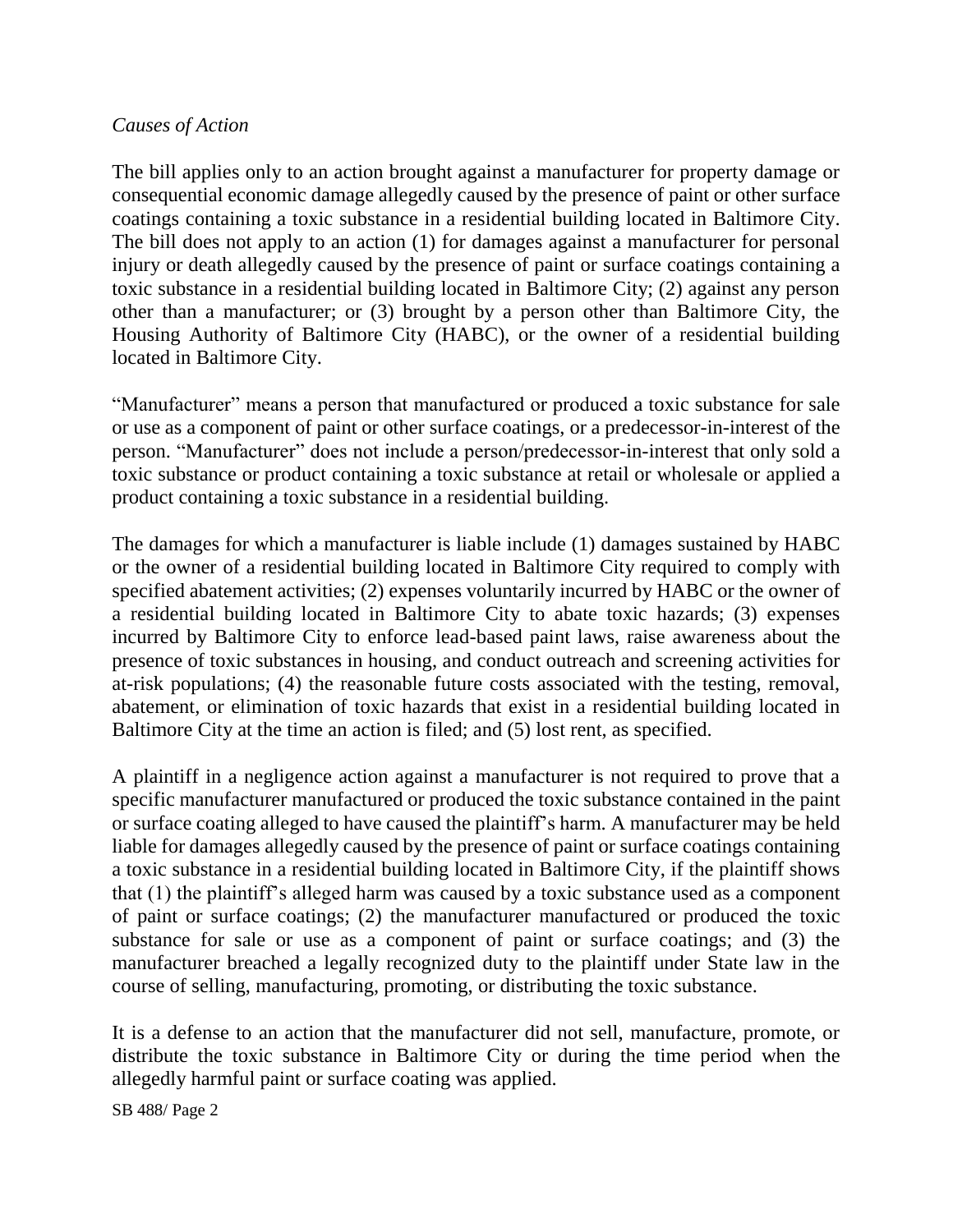If more than one manufacturer is found liable, the liability must be joint and several. However, a manufacturer may reduce its share of liability if it can show that it was responsible for a particular share of the market for a toxic substance during the time period when the paint or surface coating alleged to have caused the plaintiff's harm was applied. If a manufacturer is successful on this point, the court must reduce the manufacturer's share of the verdict to be equal to its market share and hold any other manufacturers that have not made such a showing to be jointly and severally liable for the remaining portion of the verdict.

Failure to join a specific manufacturer in an action does not constitute failure to join a required party for any purpose. A counterclaim or cross-claim may not be filed in an action brought under the bill. However, this does not prohibit a manufacturer from bringing claims against another manufacturer for contribution or indemnification.

An action under the bill is not exclusive and is independent of and in addition to any right, remedy, or cause of action available to any person or public entity to recover damages caused by paint or a surface coating containing a toxic substance.

## **Current Law/Background:**

## *Reduction of Lead Risk in Housing Law (Title 6, Subtitle 8 of the Environment Article)*

Chapter 114 of 1994 established the Lead Poisoning Prevention Program within the Maryland Department of the Environment (MDE). Chapter 114 established a comprehensive plan to regulate compensation for children who are poisoned by lead paint, treat affected residential rental properties to reduce risks, and limit liability of landlords who act to reduce lead hazards in accordance with various regulatory requirements.

If a landlord complies with the regulatory provisions, Chapter 114 provides liability protection, through a qualified offer, by limiting compensation to children who resided in the rental unit to not more than \$7,500 for all medically necessary treatments and to not more than \$9,500 for relocation benefits, for a total of \$17,000. Compliance with Chapter 114 includes having registered with MDE, having implemented all lead risk reduction treatment standards, and having provided notice to tenants about their legal rights and specified lead poisoning prevention information. The liability protection provisions of Chapter 114, however, were rendered invalid by a 2011 Maryland Court of Appeals decision.

## *Court of Appeals Deems Liability Limitation Unconstitutional*

In a decision filed October 24, 2011 (*Jackson et al., v. Dackman Co. et al.*, 422 Md. 357 (2011)), the Court of Appeals ruled that the limits on landlord liability in Chapter 114 are

SB 488/ Page 3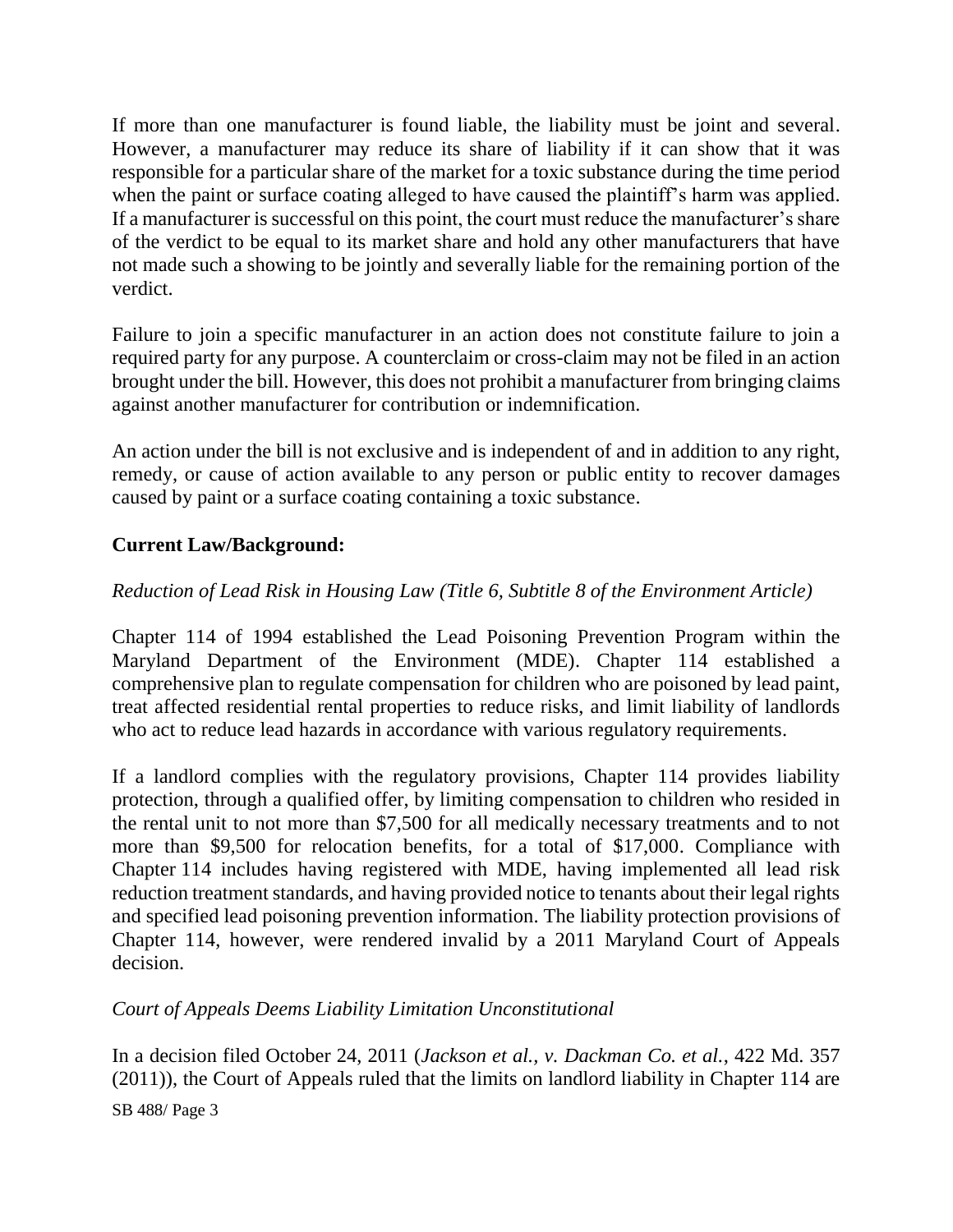unconstitutional because the provisions violate Article 19 of the Maryland Declaration of Rights. Article 19 protects a right to a remedy for an injury and a right of access to the courts. The court stated that the test to be applied under an Article 19 challenge is whether the restriction on a judicial remedy was reasonable. The court found that the \$17,000 remedy available under Chapter 114 was "miniscule" and, thus, not reasonable compensation for a child permanently damaged by lead poisoning. Therefore, the court held the limited liability provisions under Chapter 114 to be invalid under Article 19 because a qualified offer does not provide a reasonable remedy.

### *Collective Liability Standards*

Several courts in the United States have awarded damages based on an alternative, or collective, liability theory. Collective liability theories, which are often referred to as enterprise liability, market-share liability, or industry-wide liability, have been devised to remedy the problem of product identification in tort cases. For example, the California Supreme Court in *Sindell v. Abbott Laboratories*, 26 Cal. 3d 588 (1980) stated that defendants who were negligent in the production and marketing of a dangerous chemical known as DES should bear the cost of the injury, rather than imposing the cost on plaintiffs, notwithstanding that the plaintiffs could not definitely identify which specific manufacturers actually produced the products that caused their injuries.

Maryland courts have generally rejected market-share liability, which allows a plaintiff to recover damages based on a defendant's market share within an industry where that particular defendant's involvement in the plaintiff's injury is uncertain. See, *e.g.*, *Owens-Illinois, Inc. v. Zenobia*, 325 Md. 665 (1992); *Reiter v. Pneumo Abex*, 417 Md. 57 (2010).

**State Fiscal Effect:** Assuming that the State does not conduct relevant abatement on residential buildings that it owns in Baltimore City, the bill is not expected to materially affect State finances. Baltimore City, HABC, and the owner of a residential building in Baltimore City are the eligible plaintiffs under the bill. Damages that may be claimed include abatement costs, compliance costs, repairs, future abatement costs, and lost rent.

The Department of Housing and Community Development (DHCD) owns residential buildings in Baltimore City that it makes available for purchase by homebuyers, nonprofit organizations, and public housing authorities. Information is not readily available as to whether DHCD engages in relevant abatement activities prior to selling these properties. Should DHCD engage in these activities prior to sale or while owning these properties, pursue civil action against manufacturers under the bill, and recover damages that DHCD would otherwise not be able to recover absent the bill, then general fund revenues increase by an indeterminate amount, depending on damages claimed and awarded.